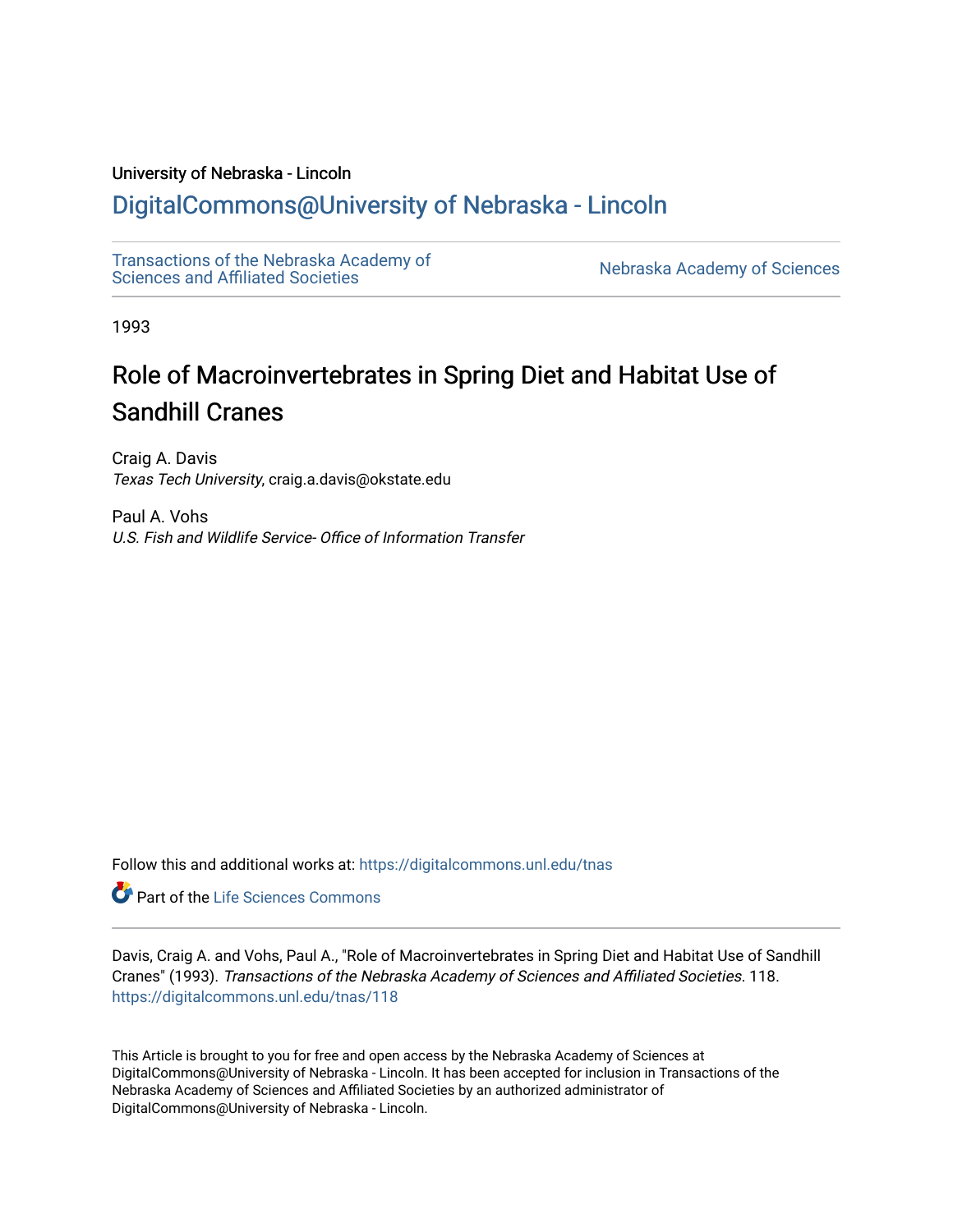## ROLE OF MACROINVERTEBRATES IN SPRING DIET

## AND HABITAT USE OF SANDHILL CRANES

Craig A. Davis<sup>1</sup> and Paul A. Vohs<sup>2</sup>

U. S. Fish and Wildlife Service Iowa Cooperative Fish and Wildlife Research Unit Iowa State University Ames, Iowa 50011

Ipresent address: Department of Range and Wildlife Management, Texas Tech University, Lubbock, Texas 79409-2125. 2Present address: U.S. Fish and Wildlife Service-Office of Information Transfer, 1201 Oak Ridge Drive S-200, Ft. Collins, Colorado 80525-5589.

#### *ABSTRACT*

In the springs of 1989 and 1990, we collected 15 lesser sandhill cranes from native grasslands along the Platte River. Macroinvertebrates constituted 89% of the diet, whereas plants constituted 11%. Scarab beetles were the predominant macroinvertebrate food. Other foods included earthworms, snail shells, sedge tubers, ground beetles, and crane fly larvae. Cranes exhibited differential use patterns on the study area; they extensively used areas composed of wet meadow and lowland grassland, but minimally used areas composed entirely of lowland grassland. Macroinvertebrate numbers and biomass were significantly different between areas extensively used by cranes and areas minimally used. Recommendations for management of native grasslands for sandhill cranes are given.

t t t

Native grasslands along the Platte River in central Nebraska play an important role in the ecology of lesser sandhill cranes *(Grus canadensis* subsp. *canadensis).*  Cranes spend about 36% of their diurnal time during spring foraging and socializing in native grasslands (Krapu et aI., 1984). Reinecke and Krapu (1986) determined that native grasslands provide an important source of macroinvertebrates (e.g., earthworms, snails, beetles) for cranes. These macroinvertebrates apparently contain essential proteins and calcium not obtained from other sources and are the foods in shortest supply for the birds (Reinecke and Krapu, 1986).

During the last 125 years, 75% of the original native grasslands that bordered the Platte River has been lost to agricultural conversion and commercial development (Currier and Ziewitz, 1986; Williams, 1978). Presently, nearly 80% of the mid-continental population of sandhill cranes use the Platte River during spring (Tacha et aI., 1984). Therefore, the continued loss of native grasslands could place this population of cranes in jeopardy by crowding the birds on smaller and smaller areas, making them more vulnerable to natural and human-induced catastrophes (e.g., diseases, weather, starvation) (USFWS, 1981). Thus, a better understanding of the relations between sandhill cranes and macroinvertebrates inhabiting these lands must be developed. Our objectives were to determine sandhill crane use of macroinvertebrates and to evaluate sandhill crane use of native grasslands relative to macroinvertebrate availability and abundance.

#### METHODS

#### Study area

This study was conducted on Mormon Island Crane Meadows (MICM) in Hall County, Nebraska. MICM (827 ha) is owned by the Platte River Whooping Crane Habitat Maintenance Trust (Fig. 1). The area is mostly on subirrigated (Wann soil series) and wetland (Barney soil series) range sites (Yost et aI., 1962). Predominant plant species are big bluestem *(Andropogon gerardii),*  sedges *(Carex* spp.), switchgrass *(Panicum virgatum),*  and Kentucky bluegrass *(Poa pratensis)* (Nagel and Kolstad, 1987). Topography is level to gently rolling, and elevations range from 575 to 580 m. Management practices include prescribed burning, rotational grazing, and haying.

#### Data collection

We collected sandhill cranes during March and April 1989 and 1990. Prior to collection, we observed the birds probing the soil for  $\geq$  40 minutes in an attempt to ensure that the birds had fed where collected. The esophagus of each bird was immediately removed and placed in 80% ethanol for later analysis. During March and April 1990, we also recorded the daily locations of birds using MICM, estimated the densities of birds within flocks using  $MIM$  (light/moderate = mean distance between individual birds within the flock was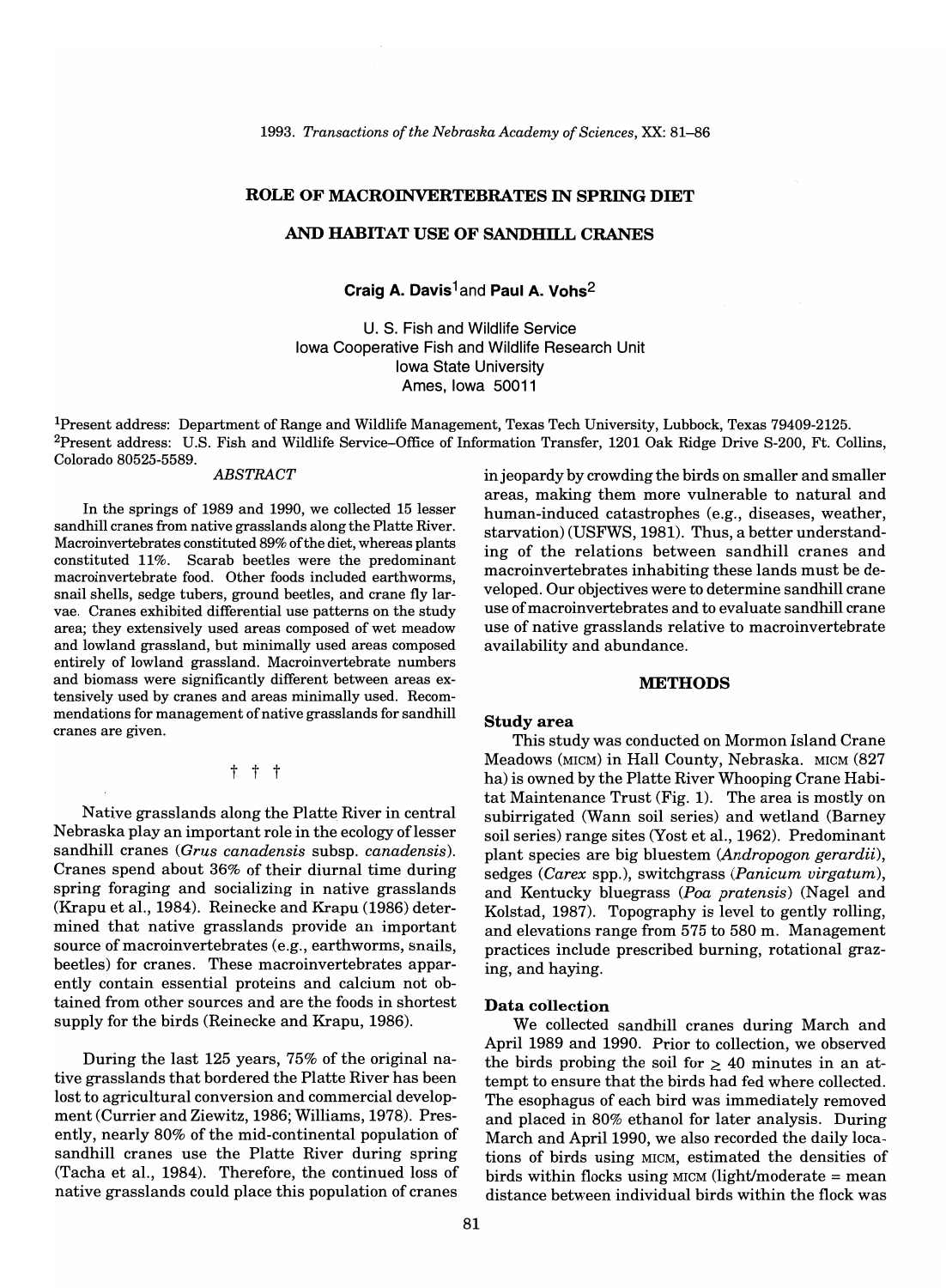

Figure 1. Mormon Island Crane Meadows study area with fields designated by numerals.

 $\geq 1$  m; heavy = mean distance between individual birds within the flock was  $< 1$  m) (Tacha, 1988), and estimated the total number of birds using MICM.

We established 13 north-south transects at random locations throughout the study area. A random numbers table was used to determine locations of 42 permanent macroinvertebrate sampling sites on the transects.

We collected macroinvertebrates, defined as invertebrates retained by a 1.00-mm mesh sieve, from the permanent sampling sites during two 3-week sampling periods from 1 March to 21 April 1990. We also collected macroinvertebrates from four locations within areas where collected birds had been foraging.

We extracted 84 soil blocks  $(25 \times 25 \times 20 \text{ cm})$  from the permanent sampling sites for collection of macroinvertebrates. We also extracted 56 soil blocks from within crane foraging areas. Blocks were taken in plastic bags to a field laboratory where the blocks were broken apart and visible macroinvertebrates removed. Soil from each block was placed in a tub of water and stirred to suspension. The suspension was poured through a 1.00 mm mesh sieve, and macroinvertebrates, except earthworms, were removed and placed in 80% ethanol. Earthworms were preserved using the technique of Fender (1985).

Macroinvertebrates from soil and esophageal samples were identified to family or genus level (Chu, 1949; Peterson, 1979a, 1979b), oven-dried at lOO°C for 24 hr, and weighed to the nearest 0.0001 g. Cranes frequently foraged in corn fields prior to using grasslands. Therefore, esophageal samples with corn were sorted only to the corn layer. Macroinvertebrates in the corn layer were identified, but not included as food items obtained from grasslands.

Macroinvertebrate biomass was transformed  $(MACRBIO = \sqrt{MACRBIO+0.375})$  to correct for nonnormality (Zar, 1984: 241). We compared macroinvertebrate biomass and numbers within areas heavily used and minimally used (i.e., moderate to light use) by cranes using analysis of variance (SAS Institute Inc., 1985).

#### RESULTS

## Food habits

Two sandhill cranes were collected in 1989 and 13 in 1990. Three contained no food. Macroinvertebrates accounted for the greatest proportion in the diet (Table I). Scarab beetle (Scarabaeidae) larvae occurred in 60% of the esophageal samples, and snail (Gastropoda) shells occurred in 42%. The primary plant food con-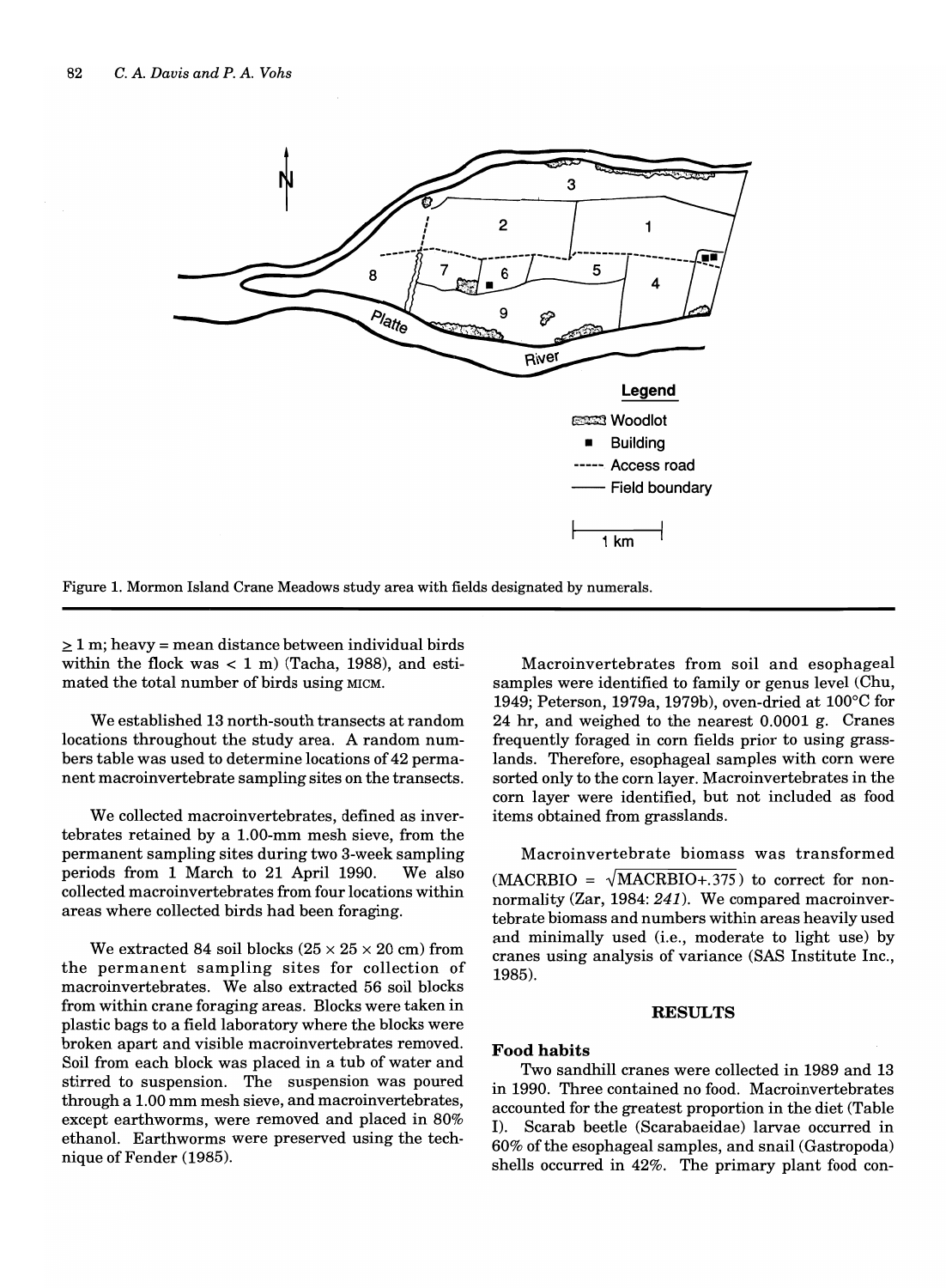Table I. Frequency of occurrence and percentage of total dry weight of food items found in the esophageal samples of 12 sandhill cranes collected from Mormon Island Crane Meadows March-April 1989 and 1990.

| Food                 | <b>Frequency of</b><br>occurrence | $\%$ of total<br>dry wt. |
|----------------------|-----------------------------------|--------------------------|
| Plants               | 7                                 | 11.1                     |
| Sedge tubers         | 5                                 | 9.5                      |
| Grass leaves/stems   |                                   | $1.2\,$                  |
| Miscellaneous        | 2                                 | 0.4                      |
| Animals              | 9                                 | 88.9                     |
| Snail shells         | 5                                 | 17.6                     |
| Earthworms           | 3                                 | 23                       |
| Insects              | 7                                 | 69.0                     |
| <b>Beetles</b>       |                                   | 68.7                     |
| Scarab beetle larvae |                                   | 67.7                     |
| Ground beetle adults |                                   | 1.0                      |
| Fly larvae           |                                   | 0.3                      |
| Crane fly larvae     |                                   | 0.3                      |

sumed by cranes was sedge *(Carex* spp.) tubers (Table  $I$ ).

## Crane distribution

An average of 7,500 sandhill cranes used MICM daily from 3 March to 13 April 1990. Sandhill cranes had different use patterns of areas within MICM. More than 80% of the birds used fields 1 and 2 within MICM. Crane use of these two fields was considered heavy; large, concentrated flocks of 5,000 to 15,000 cranes were commonly observed. Fields 1 and 2 were predominantly composed of wet meadow habitat interspersed with lowland grassland habitat. Wet meadow habitats were on wet, low-lying areas characterized by wetland plants (e.g., sedges *(Carex* spp.), rushes *(Juncus* spp.), switchgrass *(Panicum virgatum),* spikerush *(Eleocharis* spp.), while lowland grassland habitats were on dry, higher areas chararacterized by grasses (Kentucky bluegrass, wheatgrasses *(Agropyron* spp.), and brome grasses *(Bromus* spp.) (Davis, 1991).

Fields 3 and 7 were used moderately by sandhill cranes. Small- to medium-sized flocks (100-500 birds) were observed. Fields 4, 5, 8, and 9 (entirely lowland grassland) were used minimally by sandhill cranes.

Sandhill cranes most often used fields 1, 2, and 3 during late morning and early afternoon, and fields 4, 5, 7, 8, and 9 during early morning. Cranes generally made brief stops at fields 4, 5, 7, 8, and 9 while enroute from roost sites on the river to agricultural fields. Few cranes were observed in these fields after midmorning.

## Macroinvertebrate densities and biomass within use areas

Total macroinvertebrate densities and biomass were significantly different between heavy-use and moderate to light-use areas (density:  $F = 12.62$ ; 1, 82 df;  $P =$ 0.0006; biomass:  $F = 28.38$ ;  $P = 0.0001$ ). The mean number of macroinvertebrates collected from heavyuse areas was  $62.29 \pm 23.66$  (SE) per m<sup>2</sup>, whereas the mean for moderate/light-use areas was  $148.86 \pm 37.97$ per  $m^2$ . The mean biomass for heavy-use areas was  $0.96 \pm 0.26$  (SE) g/m<sup>2</sup> and  $7.32 \pm 1.89$  g/m<sup>2</sup> for medium to light-use areas.

The most abundant taxa in heavy-use areas were ants (Formicidae), crane fly larvae (Tipulidae), click beetles (Elateridae), and long-legged fly larvae (Dolichopodidae), whereas the most abundant in moderate to light-use areas were ants, earthworms (Oligochaeta), click beetles, and scarab beetles (Table II). Earthworms and scarab beetles constituted the greatest biomass in both use areas (Table II). However, earthworm and scarab beetle biomass in moderate to light-use areas was significantly greater than those in heavy-use areas (earthworm:  $F = 29.13$ ; 1, 82 df;  $P =$ 0.0001; scarab beetle:  $F = 6.04; P = 0.016$ .

Snail shells were collected from 88% of the sampling sites in heavy-use areas and  $54\%$  of the sampling sites in moderate to light-use areas. Snail shell densities differed between the two use areas  $(F = 14.42; 1.82)$ df;  $P = 0.0003$ ). The mean snail shells in heavy-use areas were 198.29  $\pm$  39.67 (SE) per m<sup>2</sup> and 39.43  $\pm$ 13.71 shells/ $m^2$  in the medium to light-use areas.

Fourteen of the 15 cranes collected were from the heavy-use areas. Macroinvertebrate numbers and biomass where these birds were foraging were not different from macroinvertebrate numbers and biomass in heavy-use areas (number:  $F = 0.05; 1, 110 df; P = 0.829;$ biomass:  $F = 3.34$ ;  $P = 0.07$ ). Scarab beetle numbers and biomass where these birds foraged, however, were greater than in heavy-use areas (number:  $F = 4.32; 1$ , 110 df;  $P = 0.04$ ; biomass:  $F = 6.32$ ; 1, 110 df;  $P = 0.013$ ).

## DISCUSSION

#### Food habits

In our study, sandhill cranes in native grasslands consumed predominantly macroinvertebrates. Reinecke and Krapu (1986) also found that sandhill cranes in native grasslands predominantly consumed macroinvertebrates; they reported that animal foods made up 98-99 percent of the diet. Composition of animal foods, however, varied between our study and their study. We recorded only five macroinvertebrate foods in the diet, which was less than the 11 reported by Reinecke and Krapu. We found that scarab beetle larvae (68%)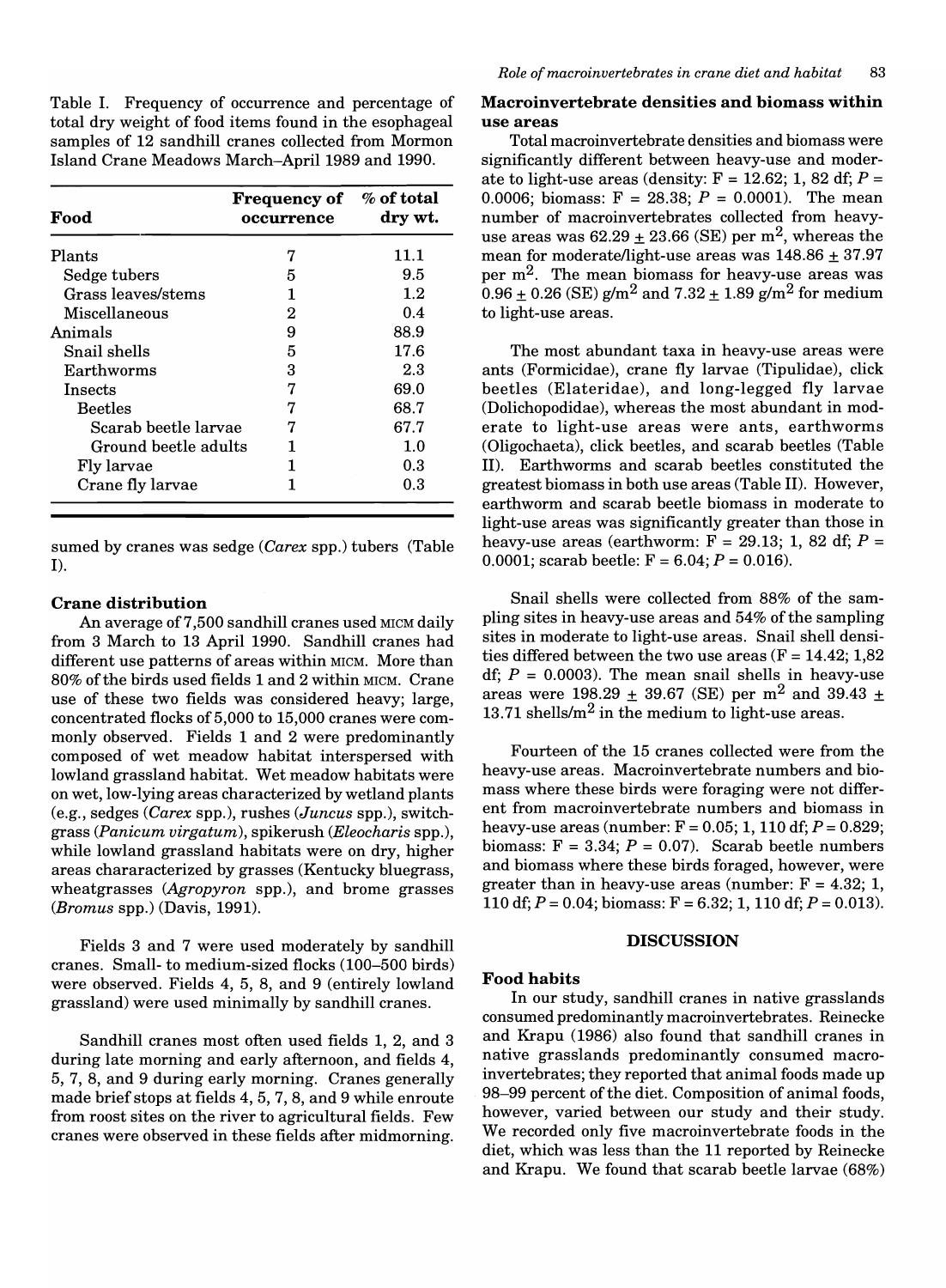## 84 C. *A. Davis and P. A. Vaks*

Table II. Mean density (no./m<sup>2</sup>) and biomass ( $g/m^2$ ) of selected macroinvertebrates collected from permanent sampling sites within areas of heavy crane use  $(N = 56)$  and moderate to light crane use  $(N = 28)$  at Mormon Island Crane Meadows, March and April 1990.

| <b>Macroinvertebrates</b> | <b>Heavy</b>     |                | <b>Moderate to light</b> |                |
|---------------------------|------------------|----------------|--------------------------|----------------|
|                           | <b>Density</b>   | <b>Biomass</b> | <b>Density</b>           | <b>Biomass</b> |
| Earthworms                | 2.57             | 0.53           | 46.29                    | 6.08           |
| Scarab beetles            | 3.14             | 0.22           | 9.14                     | 0.91           |
| Crane fly larvae          | 8.00             | 0.08           | 8.00                     | 0.04           |
| Click beetles             | 7.71             | 0.06           | 9.71                     | 0.07           |
| Lepidoptera larvae        | 2.29             | 0.02           | 5.71                     | 0.04           |
| Soldier fly larvae        | 3.43             | 0.02           | $\bf{0}$                 | 0              |
| Ants                      | 24.29            | 0.01           | 47.43                    | 0.10           |
| Ground beetles            | 0.86             | 0.01           | 2.86                     | 0.02           |
| Spiders                   | 2.00             | 0.01           | 3.43                     | 0.01           |
| Long-legged fly larvae    | 3.71             | 0.005          | 2.29                     | 0.01           |
| Leaf beetle larvae        | 0.29             | 0.0004         | 5.14                     | 0.01           |
| Weevils                   | $\boldsymbol{0}$ | $\bf{0}$       | 2.29                     | 0.01           |
| Muscid fly larvae         | $\bf{0}$         | 0              | 1.14                     | 0.004          |

and snail shells (18%) constituted the greatest portion of the macroinvertebrate part of the diet, whereas in the study by Reinecke and Krapu (1986), earthworms (39-56%) and snail shells (23-26%) composed the greatest portion.

Differences in macroinvertebrates consumed by cranes in our study and their study probably resulted from differing availabilities of macroinvertebrates due to variations in environmental conditions. During our study, drought conditions occurred from spring 1988 to summer 1989, whereas during the study by Reinecke and Krapu (1986), precipitation and air temperatures were near normal; precipitation in 1978 was 4 cm below normal, but precipitation in 1979 was 11 cm above normal (USFWS, 1981). As a result of low soil moisture from the drought in 1988 and 1989, distributions and abundances of macroinvertebrates within the top 20 cm of soil were reduced (Davis, 1991). During the Reinecke and Krapu study under more normal conditions (i.e., wetter), macroinvertebrates in the upper soil strata were likely more available and more diverse.

Sandhill cranes have evolved an opportunistic foraging strategy that allows them to adapt to changes in food availability (Guther, 1976; Mullins and Bizeau, 1978; Reinecke and Krapu, 1986). Cranes search for and locate prey by making exploratory probes into the

soil while walking (Tacha, 1988; C. A. Davis, pers. observ.). When they locate or capture prey from an area, the cranes begin to probe intensively for additional prey. This foraging strategy may allow cranes to exploit prey that are aggregated (Rabe et aI., 1983). For example, sandhill cranes consumed great amounts of scarab beetle larvae, which were less abundant than earthworms in 1989 and 1990. However, scarab beetle larvae are relatively immobile and occur in aggregates (Richter, 1958) that may make them more susceptible to detection and capture than earthworms. Satchell (1955) and Edwards and Lofty (1977) reported that earthworms commonly occur in aggregates close to the surface, but we did not detect earthworm aggregates. Earthworms may have been too widely distributed for cranes to easily detect and to capture efficiently under the moisture conditions existing during our study.

## Crane habitat use

Native grasslands with an interspersion of wet meadow and lowland grassland were used extensively by sandhill cranes. Crane use within these areas of interspersion was mostly concentrated near water-filled sloughs and shallow depressions. On numerous occasions, large flocks (>5,000 birds) landed in the sloughs and depressions after mid-morning and remained there until departure to the roost near dusk. These sloughs and depressions are important to cranes for pair-for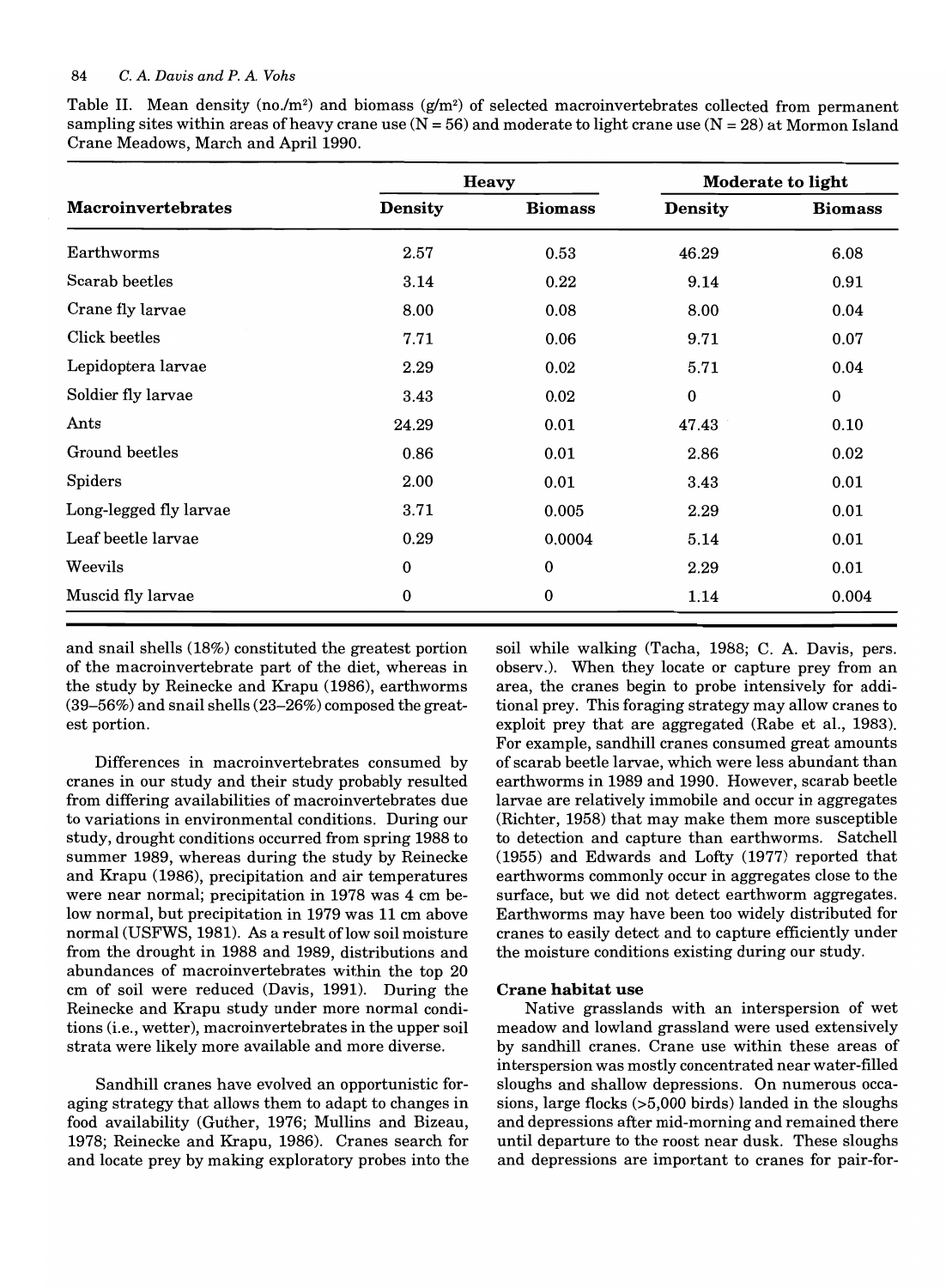mation activities (Tacha, 1988), drinking, and loafing (Iverson et aI., 1987), whereas the lowland grassland immediately adjacent to the sloughs and depressions are important for acquisition of needed macroinvertebrates that are scarce in the sloughs and depressions.

## **MANAGEMENT IMPLICATIONS**

Management of existing native grasslands along the Platte River for sandhill cranes should focus on maintaining complexes with interspersed wet meadow and lowland grassland habitats. The key to providing essential habitat attractive to cranes is to maintain water in the sloughs and shallow depressions that traverse the native grasslands. High populations of earthworms and scarab beetles have been found to be related to moderate water table depths (i.e., 40-80 cm) (Davis and Vohs, 1993). By maintaining water in the sloughs and shallow depressions during spring, moderate water table depths can be maintained in adjacent lowland grassland habitats. Thus, macroinvertebrates such as earthworms and scarab beetles will be more available and abundant for sandhill cranes because the higher water table depths in the lowland grassland habitats will force the macroinvertebrates closer to the surface. Habitat essential to cranes for drinking, loafing, and conducting pair formation activities also will be enhanced by maintaining water in sloughs and shallow depressions within the native grasslands (Iverson et aI., 1987; Tacha, 1988).

Presently, remaining native grasslands not in public ownership are threatened by agricultural conversion or commercial development; protection of existing grasslands and reclamation of lands that were converted should be a high priority. Protection can be accomplished by acquisition or easements, whereas providing water in sloughs and shallow depressions in existing native grasslands or grassland reclamation may involve manipulating groundwater levels through changing in-stream flow rates or using groundwater recharge and re-establishing native prairie and wet meadow plant species.

## **ACKNOWLEDGMENTS**

We appreciate field assistance provided by M. Bowen, D. Carlson, P. Currier, V. Hansen, M. Hubbard, J. Judson, D. Pietz, W. Rozier, and H. Tiejten. L. Best, J. Dinsmore, and E. Klaas commented on the manuscript. We thank the U.S. Fish and Wildlife Service-Grand Island, Nebraska, and the Platte River Whooping Crane Trust for allowing land access. Funding was provided by U.S. Fish and Wildlife Service-Grand Island Office (D. Bowman, Project Officer) and the U.S. Bureau of Reclamation. This is Journal Paper No. J- 14888 (Project No. 2902) of the Iowa Agricultural and Home Economics Experiment Station, Ames, Iowa.

## **LITERATURE CITED**

- Chu, H. F. 1949. *How to know the immature insects.*  Dubuque, Iowa, William C. Brown Company Publishers: 234 pp.
- Currier, P. J., and J. W. Ziewitz. 1986. Application of a sandhill crane model to the management of habitat along the Platte River. *In* J. Lewis (ed.), *Proceedings of* 1985 *Crane Workshop (Grand Island, Nebraska)* 4: 315-325.
- Davis, C. A. 1991. *The ecology of macroinvertebrates inhabiting native grasslands and their role in the feeding ecology of sandhill cranes.* M.S. thesis, Iowa State University, Ames: 88 pp.
- \_\_\_\_\_ , and P. A. Vohs. 1993. Availability of earthworms and scarab beetles to sandhill cranes in native grasslands along the Platte River. *Prairie Naturalist* 25: 199-212.
- Edwards, C. A., and J. R. Lofty. 1977. *Biology of earthworms.* New York, John Wiley and Sons: 333 pp.
- Fender, W. M. 1985. Earthworms of the western United States. Part I. Lumbricidae. *Megadrilogica*  4: 94-123.
- Guthery, F. S. 1976. Foods and feeding habitat of sandhill cranes in southern Texas. *Proceedings of the* 1975 *International Crane Workshop (Baraboo, Wisconsin)* 1: 117-125.
- Iverson, G. C., P. A. Vohs, and T. C. Tacha. 1987. Habitat use by mid-continent sandhill cranes during spring migration. *Journal of Wildlife Management* 51: 448-458.
- Krapu, G. L., D. E. Facey, E. K. Fritzell, and D. H. Johnson. 1984. Habitat use by migrant sandhill cranes in Nebraska. *Journal of Wildlife Management* 48: 407-417.
- Mullins, W. H., and E. G. Bizeau. 1978. Summer foods of sandhill cranes in Idaho. *Auk* 95: 175-178.
- Nagel, H. G., and O. A. Kolstad. 1987. Comparisons of plant species composition of Mormon Island Crane Meadows and Lillian Annette Rowe Sanctuary. *Transactions of the Nebraska Academy of Sciences*  15: 37-48.
- Peterson, A. 1979a. *Larvae of insects: an introduction to Nearctic species-Part I, Lepidoptera and plant infesting Hymenoptera,* 6th. Ed. Ann Arbor, Michigan, Edwards Brothers, Incorporated: 315 pp.
	- \_\_\_\_\_ . 1979b. *Larvae of insects: an introduction to Nearctic species-Part II, Coleoptera, Diptera, Neuroptera, Siphonaptera, Mecoptera, Trichoptera,*  6th. Ed. Ann Arbor, Michigan, Edwards Brothers, Incorporated: 416 pp.
- Rabe, D. L., H. H. Prince, and D. L. Beaver. 1983. Feeding-site selection and foraging strategies of